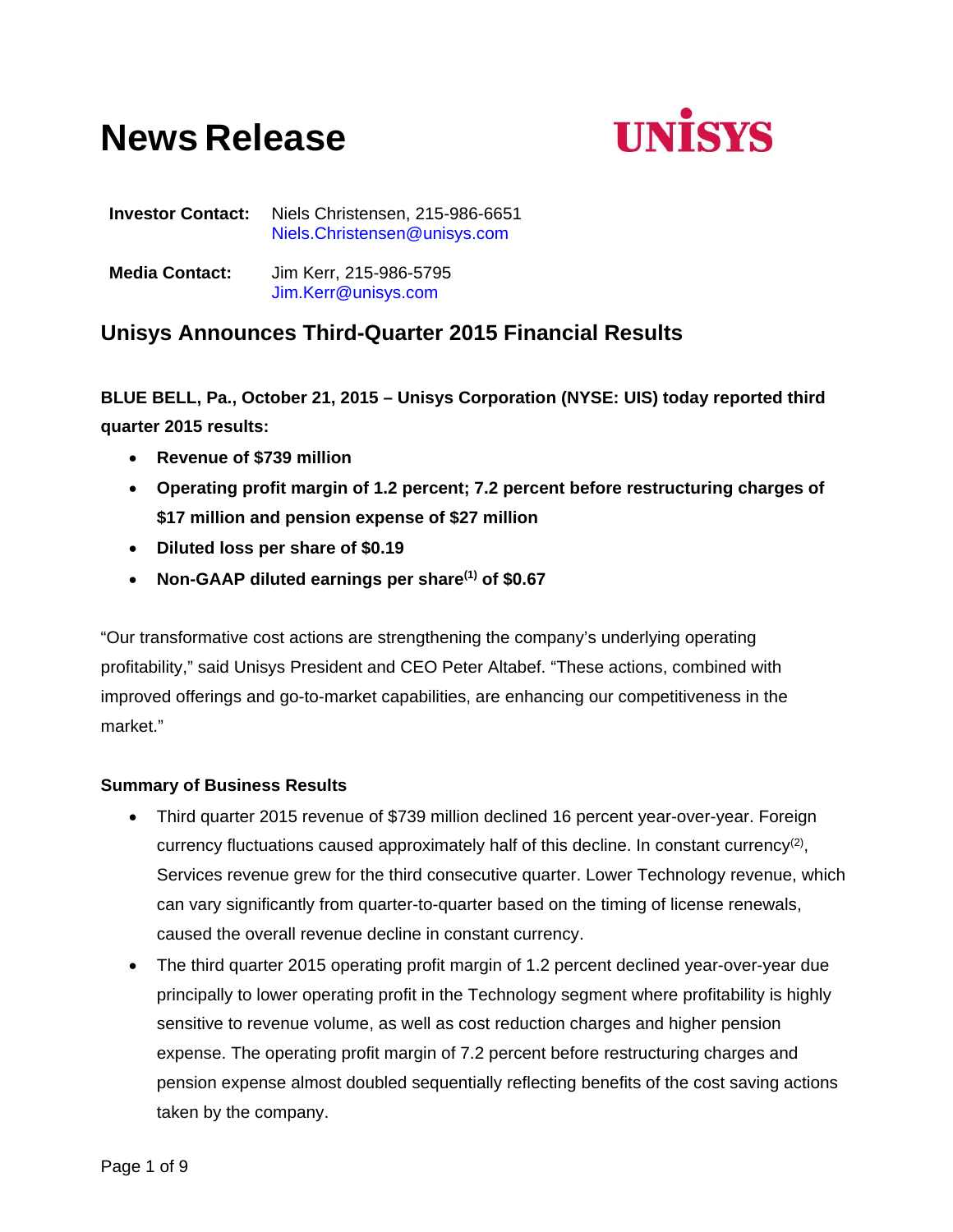#### **Services**

- The Services segment showed progress in the quarter towards its goals with an increase in order bookings and improvement in profitability. Services bookings were \$778 million on strong services contract renewals. This is an increase of 34 percent in bookings as compared to second quarter 2015 and an increase of 42 percent as compared to the third quarter of 2014.
- Services revenue of \$656 million declined by 8 percent but increased by 1 percent yearover-year in constant currency and was flat sequentially.
- Services gross profit margin was 17.3 percent, an increase of 1.6 percentage points as compared to the second quarter 2015. This sequential improvement reflects the benefit of our cost reduction actions to increase profitability.

# **Technology**

The Technology segment showed increased sequential profitability despite sequentially lower revenue.

- Third-quarter 2015 Technology revenue of \$83 million was down sequentially and year over year reflecting lower ClearPath Forward™ revenue.
- Technology gross profit margin increased to 55.0 percent from 43.9 percent in the second quarter 2015. Technology operating profit margin increased to 20.7 percent from 15.6 percent in the second quarter of 2015.
- Technology gross profit margin decreased year over year on lower revenue. Currency fluctuations negatively affected Technology gross profit margin by approximately 450 basis points and operating profit margin by 700 basis points.

# **Conference Call**

Unisys will hold a conference call today at 5:30 p.m. Eastern Time to discuss its results. The listenonly Webcast, as well as the accompanying presentation materials, can be accessed on the Unisys Investor Web site at www.unisys.com/investor. Following the call, an audio replay of the Webcast, and accompanying presentation materials, can be accessed through the same link.

#### **Non-GAAP Information**

Unisys reports its results in accordance with Generally Accepted Accounting Principles (GAAP) in the United States. However, in an effort to provide investors with additional perspective regarding the company's results as determined by GAAP, the company also discusses, in its earnings press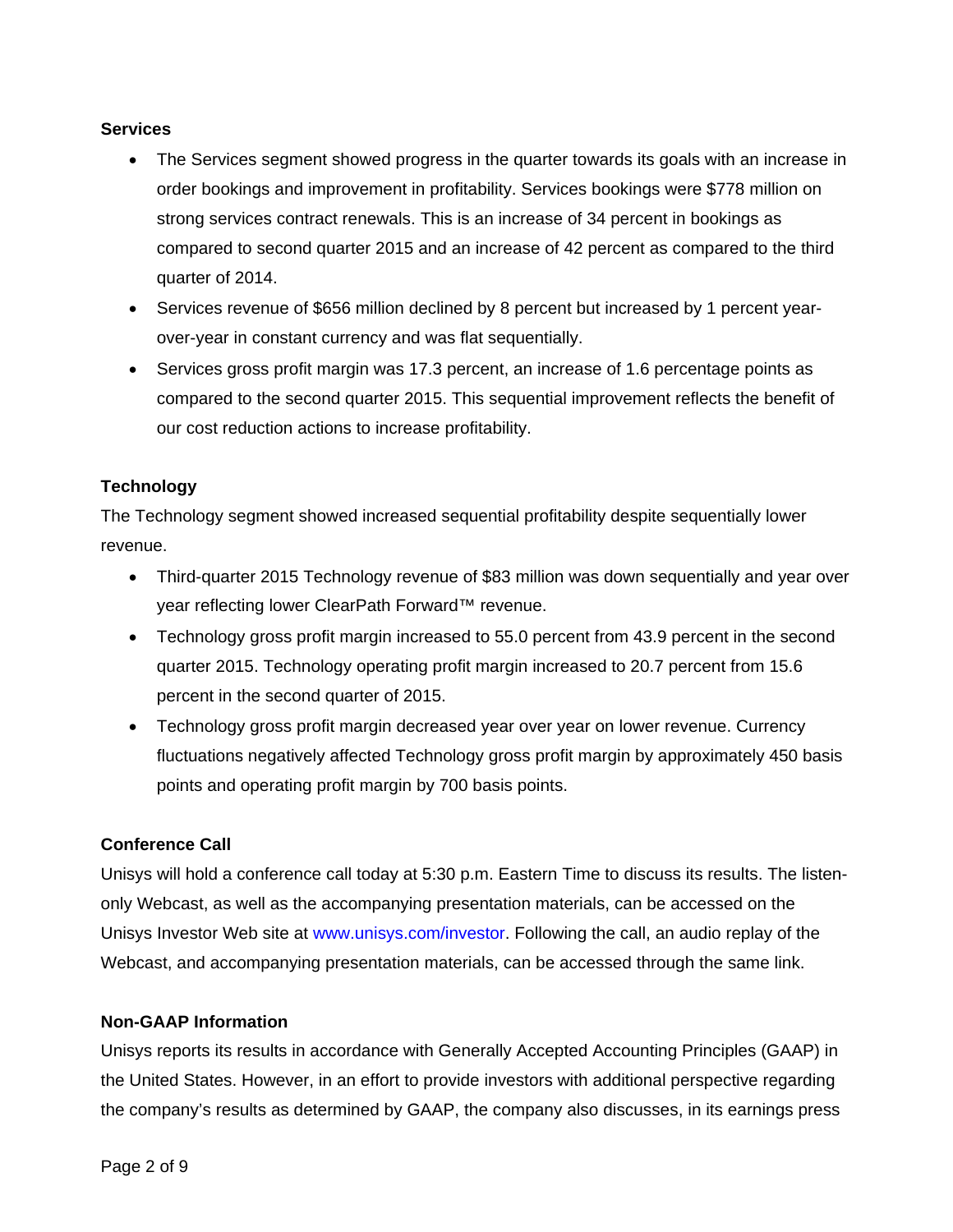release and/or earnings presentation materials, non-GAAP information which management believes provides useful information to investors. Our management uses supplemental non-GAAP financial measures internally to understand, manage and evaluate our business and assess operational alternatives. These non-GAAP measures may include constant currency and non-GAAP diluted earnings per share.

Our non-GAAP measures are not intended to be considered in isolation or as substitutes for results determined in accordance with GAAP and should be read only in conjunction with our consolidated financial statements prepared in accordance with GAAP. (See GAAP to non-GAAP reconciliations attached.)

 (1) **Non-GAAP diluted earnings per share -** Unisys recorded pension expense, net of tax, of \$26.6 million and \$17.9 million during the third quarters of 2015 and 2014, respectively. Unisys recorded a charge, net of tax, of \$16.4 million in connection with cost reduction actions during the third quarter of 2015. In an effort to provide investors with a perspective on the company's earnings without these charges, they are excluded from the non-GAAP diluted earnings/loss per share calculations.

(2) **Constant currency** – The company refers to growth rates in constant currency or on a constant currency basis so that the business results can be viewed without the impact of fluctuations in foreign currency exchange rates to facilitate comparisons of the company's business performance from one period to another. Constant currency is calculated by retranslating current and prior period results at a consistent rate.

#### **About Unisys**

Unisys is a global information technology company that works with many of the world's largest companies and government organizations to solve their most pressing IT and business challenges. Unisys specializes in providing integrated, leading-edge solutions to clients in the government, financial services and commercial markets. With more than 20,000 employees serving clients around the world, Unisys offerings include cloud and infrastructure services, application services, security solutions, and high-end server technology. For more information, visit www.unisys.com.

# **Forward-Looking Statements**

Any statements contained in this release that are not historical facts are forward-looking statements as defined in the Private Securities Litigation Reform Act of 1995. Forward-looking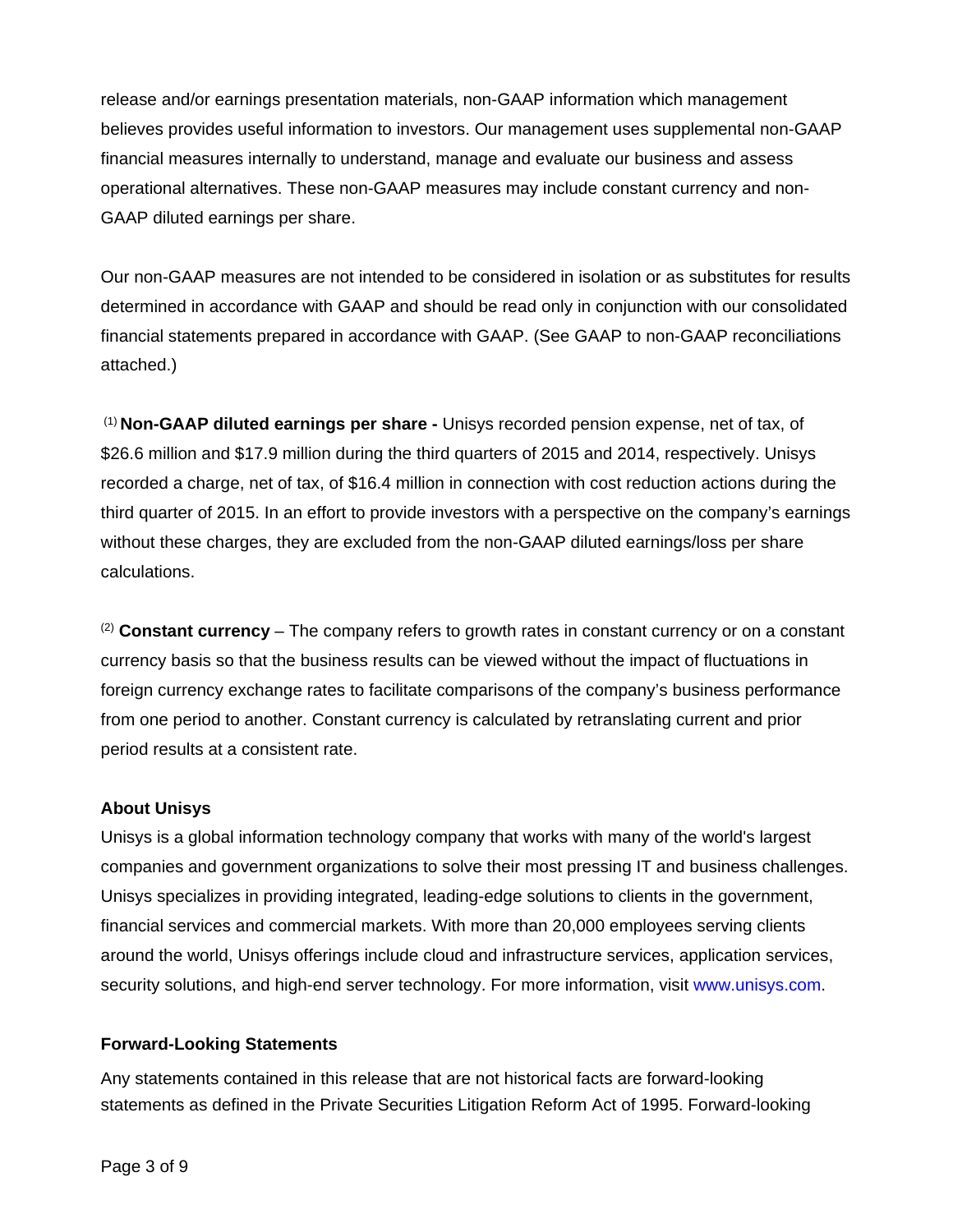statements include, but are not limited to, any projections of earnings, revenues, or other financial items; any statements of the company's plans, strategies or objectives for future operations; statements regarding future economic conditions or performance; and any statements of belief or expectation. All forward-looking statements rely on assumptions and are subject to various risks and uncertainties that could cause actual results to differ materially from expectations. Risks and uncertainties that could affect the company's future results include the company's ability to effectively anticipate and respond to volatility and rapid technological innovation in its industry; the company's ability to maintain and grow its technology business; the company's ability to improve margins in its services business; the company's ability to drive efficiencies across all of its operations; the company's significant pension obligations and requirements to make significant cash contributions to its defined benefit plans; financial market conditions that may inhibit the company's ability to access capital and credit markets to address its liquidity needs; the company's ability to attract, motivate and retain experienced and knowledgeable personnel in key positions; the potential adverse effects of aggressive competition in the information services and technology marketplace; the company's ability to retain significant clients; the company's contracts may not be as profitable as expected or provide the expected level of revenues; cybersecurity breaches could result in significant costs and could harm the company's business and reputation; a significant disruption in the company's IT systems could adversely affect the company's business and reputation; the company may face damage to its reputation or legal liability if its clients are not satisfied with its services or products; the performance and capabilities of third parties with whom the company has commercial relationships; the adverse effects of global economic conditions, acts of war, terrorism or natural disasters; contracts with U.S. governmental agencies may subject the company to audits, criminal penalties, sanctions and other expenses and fines; the risks of doing business internationally when a significant portion of the company's revenue is derived from international operations; the potential for intellectual property infringement claims to be asserted against the company or its clients; the possibility that pending litigation could affect the company's results of operations or cash flow; the business and financial risk in implementing future dispositions or acquisitions; and the company's consideration of all available information following the end of the quarter and before the filing of the Form 10-Q and the possible impact of this subsequent event information on its financial statements for the reporting period. Additional discussion of factors that could affect the company's future results is contained in its periodic filings with the Securities and Exchange Commission. The company assumes no obligation to update any forward-looking statements.

**####** 

# RELEASE NO.: 1021/9368

Unisys and other Unisys products and services mentioned herein, as well as their respective logos, are trademarks or registered trademarks of Unisys Corporation. Any other brand or product referenced herein is acknowledged to be a trademark or registered trademark of its respective holder.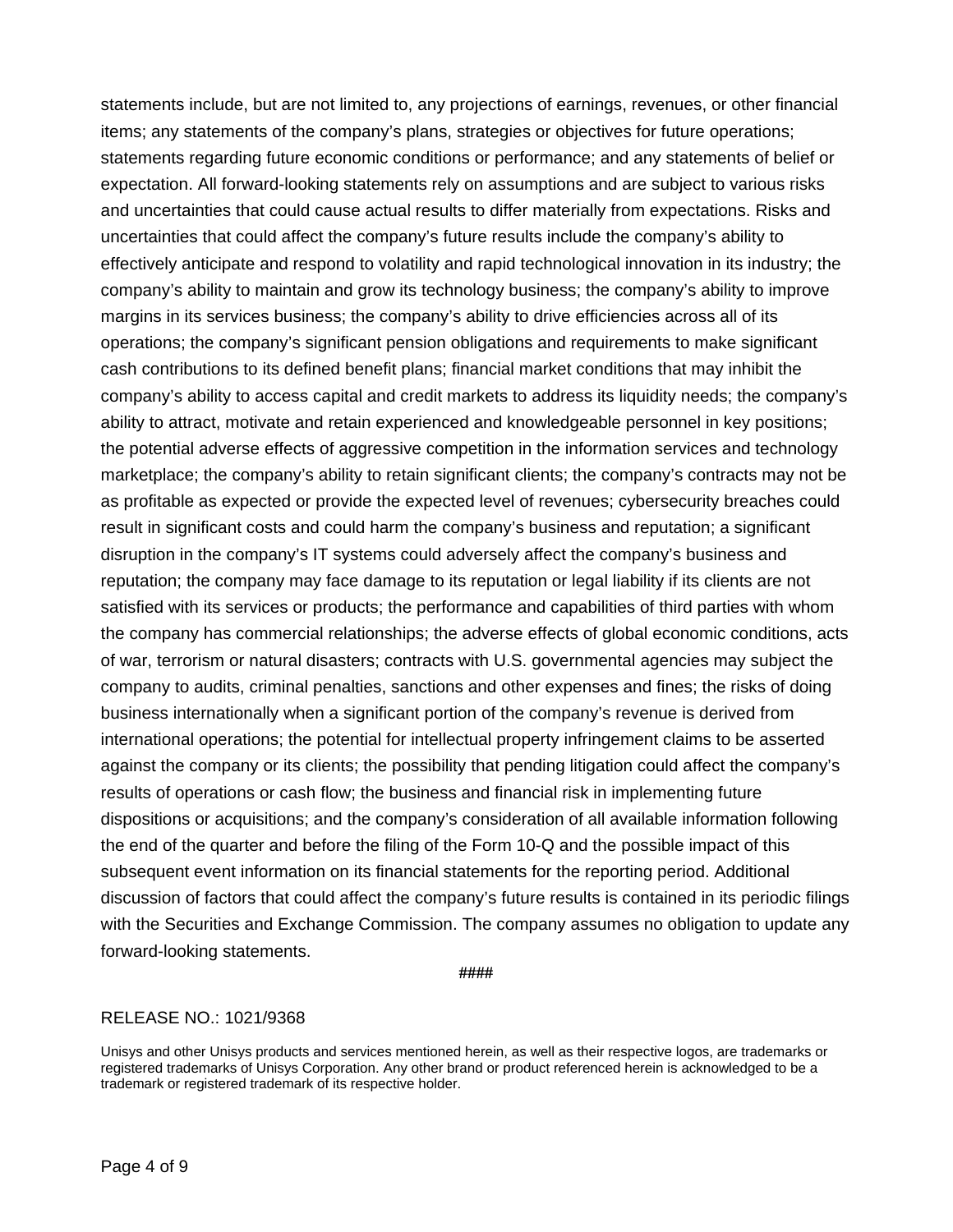#### UNISYS CORPORATION CONSOLIDATED STATEMENTS OF INCOME (Unaudited) (Millions, except per share data)

|                                                                        | Three Months <b>Nine Months</b>       |                   |                                |                                         |  |
|------------------------------------------------------------------------|---------------------------------------|-------------------|--------------------------------|-----------------------------------------|--|
|                                                                        | Ended September 30 Ended September 30 |                   |                                |                                         |  |
|                                                                        |                                       | 2015 2014         | 2015 2014                      |                                         |  |
| Revenue                                                                |                                       |                   |                                |                                         |  |
| Services                                                               |                                       |                   |                                | $$656.0$ $$711.9 * $1,956.5 $2,097.0 *$ |  |
| Technology                                                             | $         -$                          |                   |                                | $-170.6$ * $-268.7$ $-353.6$ *          |  |
|                                                                        |                                       |                   | 739.2 882.5 2,225.2 2,450.6    |                                         |  |
| Costs and expenses                                                     |                                       |                   |                                |                                         |  |
| Cost of revenue:                                                       |                                       |                   |                                |                                         |  |
| Services                                                               |                                       |                   |                                | 564.7 586.7 * 1,714.7 1,763.9 *         |  |
| Technology                                                             | $---33.9$                             |                   |                                | $ -60.9$ * $ 128.6$ $ 153.6$ *          |  |
|                                                                        |                                       |                   | 598.6 647.6 1,843.3 1,917.5    |                                         |  |
| Selling, general and                                                   |                                       |                   |                                |                                         |  |
| administrative                                                         | 115.4                                 | 138.0             |                                | 389.6 410.1                             |  |
| Research and development <sub>____16.6</sub>                           |                                       |                   | $-20.3$ $-63.2$ $-150.5$       |                                         |  |
|                                                                        |                                       |                   | 730.6 805.9 2,296.1 2,378.1    |                                         |  |
|                                                                        |                                       |                   |                                |                                         |  |
| Operating profit (loss) 8.6 76.6 (70.9) 72.5                           |                                       |                   |                                |                                         |  |
| Interest expense                                                       |                                       |                   | $3.0$ $2.3$ $8.3$              | 6.6                                     |  |
| Other income (expense),                                                |                                       |                   |                                |                                         |  |
| net                                                                    | 1.7                                   | 3.3               |                                | $8.0$ (9.0)                             |  |
| Income (loss) before                                                   |                                       |                   |                                |                                         |  |
| income taxes                                                           |                                       |                   | 7.3 77.6 (71.2) 56.9           |                                         |  |
| Provision for income                                                   |                                       |                   |                                |                                         |  |
| taxes                                                                  | 14.9                                  | 26.4<br>--------- | 33.3 62.3                      |                                         |  |
| Consolidated net (loss)                                                |                                       |                   |                                |                                         |  |
| income                                                                 |                                       |                   | $(7.6)$ 51.2 $(104.5)$ $(5.4)$ |                                         |  |
| Net income attributable                                                |                                       |                   |                                |                                         |  |
| to noncontrolling                                                      |                                       |                   |                                |                                         |  |
| interests                                                              |                                       |                   | 2.0 3.4 6.5 9.7                |                                         |  |
| Net (loss) income attributable                                         | $- - - - -$                           | ---------         | ---------                      |                                         |  |
| to Unisys Corporation (9.6) 47.8 (111.0) (15.1)                        |                                       |                   |                                |                                         |  |
|                                                                        |                                       |                   |                                |                                         |  |
| Net (loss) income attributable                                         |                                       |                   |                                |                                         |  |
| to Unisys Corporation                                                  |                                       |                   |                                |                                         |  |
| common shareholders                                                    | (S9.6)                                | \$47.8            | (\$111.0)                      | (S17.8)                                 |  |
|                                                                        | ========                              | ========          | ========                       |                                         |  |
|                                                                        |                                       |                   |                                |                                         |  |
| (Loss) earnings per common share attributable<br>to Unisys Corporation |                                       |                   |                                |                                         |  |
| Basic                                                                  | $($ \$.19)                            | \$30.95           |                                |                                         |  |
|                                                                        |                                       | ========          |                                |                                         |  |
| Diluted                                                                | (S, 19)<br>========                   | \$.95<br>======== | (5, 2.22)<br>========          | (5, .36)                                |  |
| Shares used in the per share                                           |                                       |                   |                                |                                         |  |
| computations (thousands):                                              |                                       |                   |                                |                                         |  |
| Basic                                                                  | 49,934                                | 50,245            | 49,894                         | 49,144                                  |  |
| Diluted                                                                | 49,934                                | 50,422            | 49,894                         | 49,144                                  |  |

\* Changed to conform with the 2015 presentation.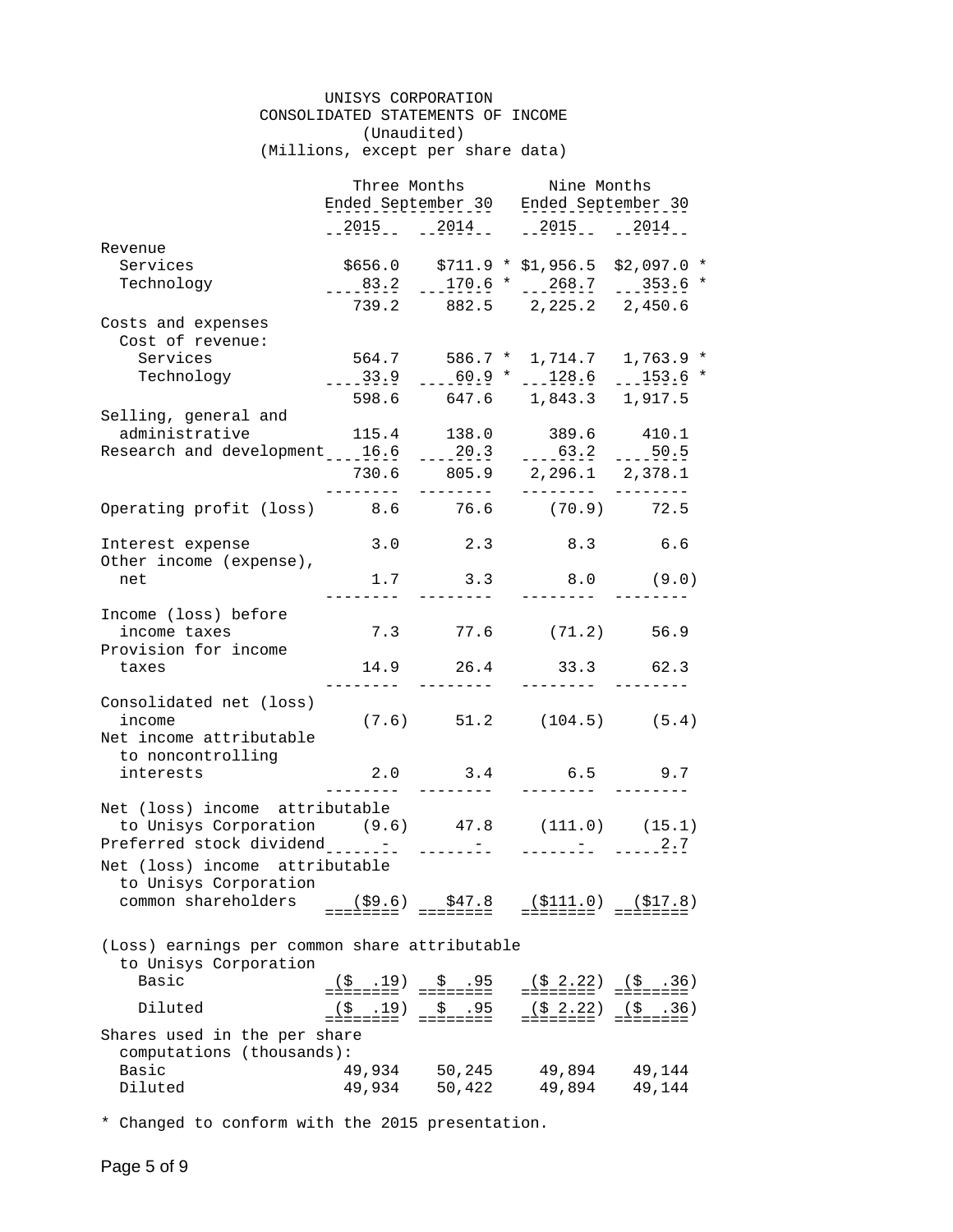#### UNISYS CORPORATION SEGMENT RESULTS (Unaudited) (Millions)

|                                            |                             | Elimi-                 |                                                                   |                                                                         |
|--------------------------------------------|-----------------------------|------------------------|-------------------------------------------------------------------|-------------------------------------------------------------------------|
|                                            | Total                       | nations                | Services                                                          | Technology                                                              |
| Three Months Ended<br>September 30, 2015   |                             |                        |                                                                   |                                                                         |
|                                            |                             |                        |                                                                   |                                                                         |
| Customer revenue                           | \$739.2                     |                        | \$656.0                                                           | \$83.2                                                                  |
| Intersegment                               | --------                    | ( \$11.9)<br>--------- | $\mathcal{L}^{\mathcal{L}}(\mathcal{L}^{\mathcal{L}})$<br>_______ | 11.9<br>--------                                                        |
| Total revenue                              | \$739.2                     | $( $11.9)$ $ $656.0$   |                                                                   | \$95.1                                                                  |
|                                            | ========                    | ========               | ========                                                          | ========                                                                |
| Gross profit percent                       | 19.0%                       |                        | 17.3%                                                             | 55.0%                                                                   |
|                                            | ========                    |                        | ========                                                          | <b>EEEEEEE</b>                                                          |
| Operating profit                           |                             |                        |                                                                   |                                                                         |
| percent                                    | 1.2%                        |                        | $4.8\%$                                                           | 20.7%                                                                   |
|                                            | ========                    |                        | ========                                                          | $\qquad \qquad \equiv \equiv \equiv \equiv \equiv \equiv \equiv \equiv$ |
| Three Months Ended<br>September 30, 2014 * |                             |                        |                                                                   |                                                                         |
| Customer revenue                           | \$882.5                     |                        | \$711.9                                                           | \$170.6                                                                 |
| Intersegment                               |                             | (\$9.0)                | $\sim 10^{-10}$ m $^{-1}$                                         | 9.0                                                                     |
|                                            | --------                    | ---------              |                                                                   | --------                                                                |
| Total revenue                              | \$882.5                     |                        | (\$9.0) \$711.9                                                   | \$179.6                                                                 |
|                                            | ========                    | ========               | ========                                                          | ========<br>61.3%                                                       |
| Gross profit percent                       | 26.6%                       |                        | 18.8%                                                             |                                                                         |
| Operating profit                           | ========                    |                        | ========                                                          | ========                                                                |
| percent                                    | $8.7\%$                     |                        | 5.1%                                                              | 31.1%                                                                   |
|                                            | ========                    |                        | ========                                                          | $\qquad \qquad \equiv \equiv \equiv \equiv \equiv \equiv \equiv \equiv$ |
| Nine Months Ended<br>September 30, 2015    |                             |                        |                                                                   |                                                                         |
| Customer revenue                           | \$2,225.2                   |                        | \$1,956.5                                                         | \$268.7                                                                 |
| Intersegment                               |                             | (\$40.6)               | 0.1                                                               | 40.5                                                                    |
|                                            | ---------                   | ---------              | <u>________</u>                                                   | --------                                                                |
| Total revenue                              | \$2,225.2                   | ( \$40.6)              | \$1,956.6                                                         | \$309.2                                                                 |
|                                            | ========                    | ========               | ========                                                          | $=$ = = = = = = =                                                       |
| Gross profit percent                       | $17.2$ $8$                  |                        | 15.7%                                                             | 49.0%                                                                   |
|                                            | ========                    |                        | ========                                                          | $\qquad \qquad \equiv \equiv \equiv \equiv \equiv \equiv \equiv \equiv$ |
| Operating profit                           |                             |                        |                                                                   |                                                                         |
| (loss) percent                             | (3.2)                       |                        | 1.9%                                                              | 14.2%                                                                   |
| Nine Months Ended                          | ========                    |                        | ========                                                          | $=$ = = = = = = =                                                       |
| September 30, 2014                         |                             |                        |                                                                   |                                                                         |
| Customer revenue                           | \$2,450.6                   |                        | \$2,097.0                                                         | \$353.6                                                                 |
| Intersegment                               |                             | ( \$22.9)              | 0.3                                                               | 22.6                                                                    |
|                                            | $- - - - - -$               | ------                 |                                                                   | $- - - - -$                                                             |
| Total revenue                              | \$2,450.6                   | ( \$22.9)              | \$2,097.3                                                         | \$376.2                                                                 |
|                                            | $=$ $=$ $=$ $=$ $=$ $=$ $=$ | ========               | ========                                                          | ========                                                                |
|                                            |                             |                        |                                                                   |                                                                         |
| Gross profit percent                       | 21.8%                       |                        | 17.2%                                                             | 53.3%                                                                   |
|                                            | $=$ = = = = = = =           |                        | ========                                                          | $=$ $=$ $=$ $=$ $=$ $=$ $=$                                             |
| Operating profit                           |                             |                        |                                                                   |                                                                         |
| percent                                    | 3.0%<br>========            |                        | 3.5%<br>========                                                  | 12.4%<br>========                                                       |
|                                            |                             |                        |                                                                   |                                                                         |

\* Changed to conform with the 2015 presentation.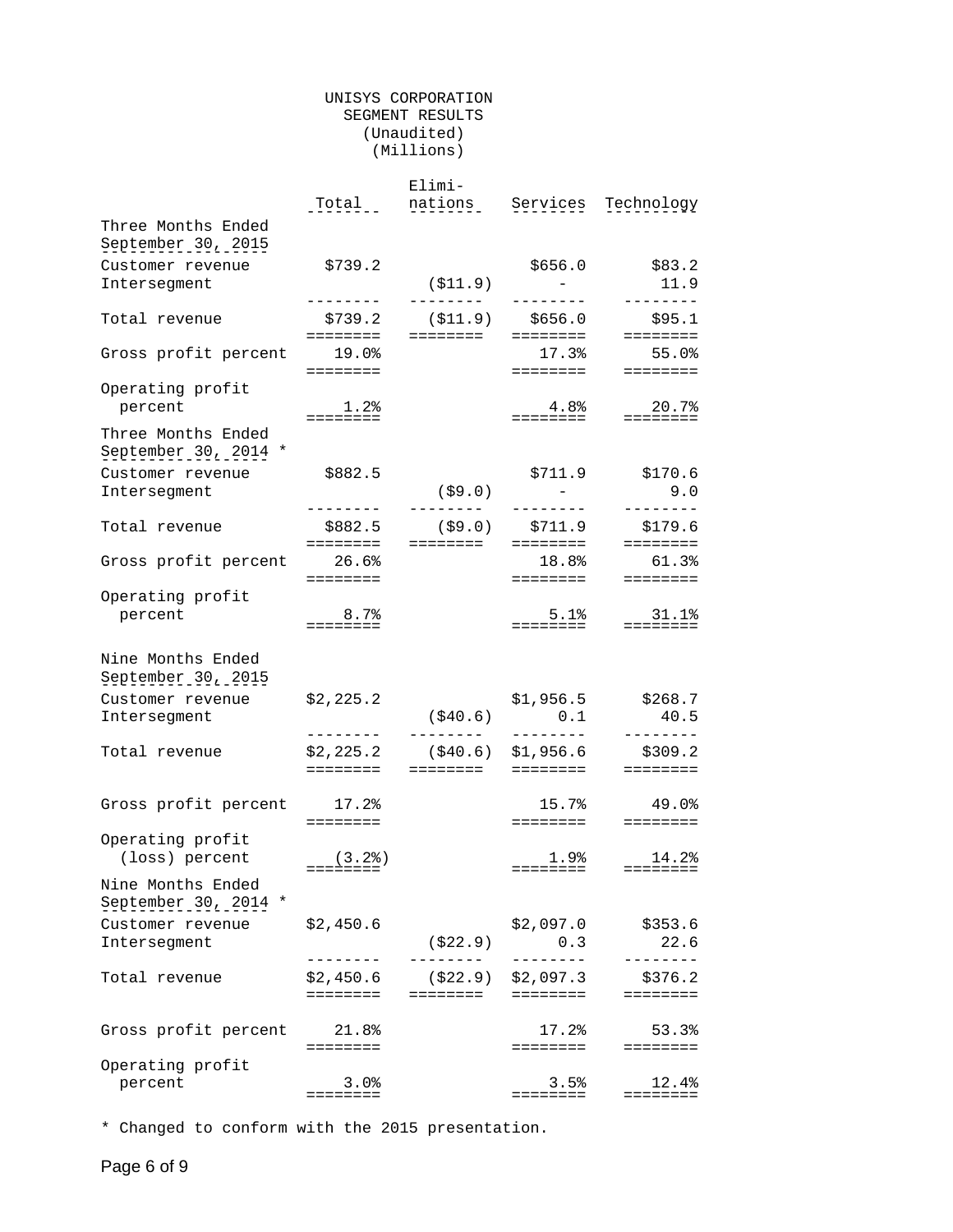#### UNISYS CORPORATION CONSOLIDATED BALANCE SHEETS (Unaudited) (Millions)

|                                                | September 30, December 31,<br>2015 — 2015<br>. <u>.</u> | 2014<br>----------                      |
|------------------------------------------------|---------------------------------------------------------|-----------------------------------------|
| Assets                                         |                                                         |                                         |
| Current assets                                 |                                                         |                                         |
| Cash and cash equivalents                      | \$293.1                                                 | \$494.3                                 |
| Accounts and notes receivable, net             | 551.5                                                   | 619.3                                   |
| Inventories                                    |                                                         |                                         |
| Parts and finished equipment                   | 26.3                                                    | 22.2                                    |
| Work in process and materials                  | 26.2                                                    | 24.5                                    |
| Deferred income taxes                          | 17.2                                                    | 16.4                                    |
| Prepaid expense and other                      |                                                         |                                         |
| current assets                                 |                                                         | 128.1 140.6                             |
|                                                |                                                         | -----------                             |
| Total                                          | 1,042.4 1,317.3                                         |                                         |
|                                                | _ _ _ _ _ _ _ _ _ _                                     |                                         |
| Properties                                     |                                                         | 994.5 1,059.4                           |
| Less accumulated depreciation                  |                                                         |                                         |
| and amortization                               | 829.9                                                   | 890.7                                   |
|                                                |                                                         | ----------                              |
| Properties, net                                | 164.6                                                   | 168.7                                   |
|                                                |                                                         |                                         |
| Outsourcing assets, net                        | 182.3                                                   | 150.9                                   |
| Marketable software, net                       |                                                         |                                         |
| Prepaid postretirement assets                  | 45.0                                                    | 19.9                                    |
| Deferred income taxes                          | 143.7                                                   | 154.6                                   |
| Goodwill                                       | 177.3                                                   | 183.9                                   |
| Other long-term assets                         |                                                         | 202.5 209.3                             |
|                                                |                                                         |                                         |
| Total                                          |                                                         | $$2,097.9$ $$2,348.7$                   |
|                                                | =====================                                   |                                         |
| Liabilities and deficit<br>Current liabilities |                                                         |                                         |
| Notes payable                                  | \$55.0                                                  | \$0.0                                   |
| Current maturities of long-term debt           | 11.2                                                    | 1.8                                     |
| Accounts payable                               | 221.5                                                   | 262.5                                   |
| Deferred revenue                               | 290.9                                                   | 348.3                                   |
| Other accrued liabilities                      | 339.1                                                   | 385.1                                   |
| Total                                          | 917.7                                                   | ----------<br>997.7                     |
| Long-term debt                                 | 244.1                                                   | 222.2                                   |
| Long-term postretirement liabilities           | 2,185.6                                                 | 2,369.9                                 |
| Long-term deferred revenue                     | 119.5                                                   | 119.5                                   |
| Other long-term liabilities                    | 82.3                                                    | 91.8                                    |
| Commitments and contingencies                  |                                                         |                                         |
| Total deficit                                  |                                                         | $(1, 451.3)$ $(1, 452.4)$<br>---------- |
| Total                                          | . <u>.</u> .<br>\$2,097.9                               | \$2,348.7                               |
|                                                | ==========                                              | ==========                              |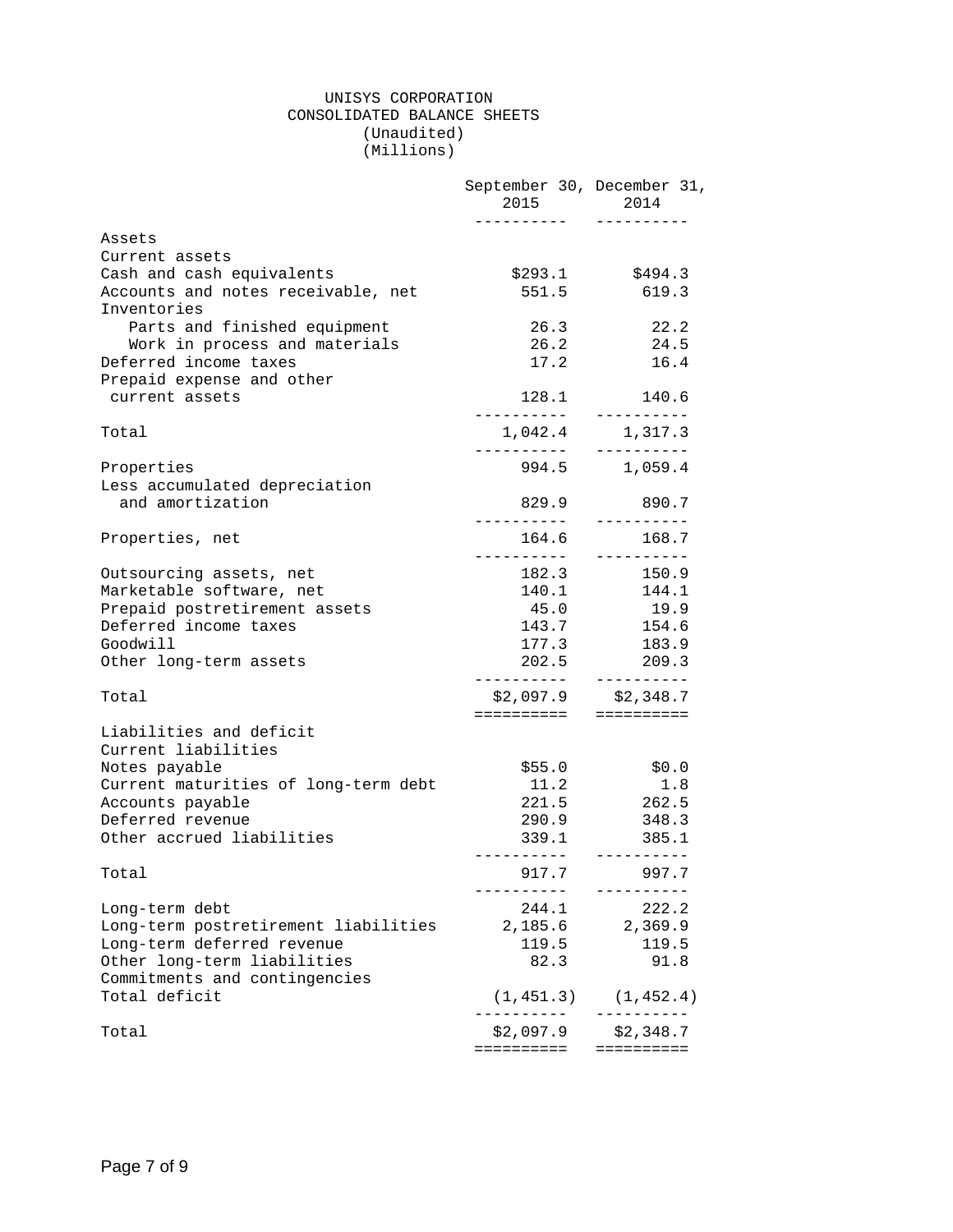#### UNISYS CORPORATION CONSOLIDATED STATEMENT OF CASH FLOWS (Unaudited) (Millions)

|                                                                                                                   | Nine Months Ended<br>___September 30 |                         |
|-------------------------------------------------------------------------------------------------------------------|--------------------------------------|-------------------------|
|                                                                                                                   |                                      | $-2015 - 2014$          |
| Cash flows from operating activities                                                                              |                                      |                         |
|                                                                                                                   |                                      |                         |
| Consolidated net loss                                                                                             |                                      | $(\$104.5)$ $(\$5.4)$   |
| Add (deduct) items to reconcile consolidated net loss<br>to net cash (used for) provided by operating activities: |                                      |                         |
| Foreign currency transaction loss                                                                                 | 8.0                                  | 7.4                     |
| Employee stock compensation                                                                                       | 7.9                                  | 10.6                    |
| Depreciation and amortization of properties                                                                       | 34.1                                 | 38.6                    |
| Depreciation & amortization of outsourcing assets                                                                 | 41.2                                 | 44.5                    |
| Amortization of marketable software                                                                               | 50.3                                 | 42.5                    |
| Other non-cash operating activities                                                                               | 1.8                                  | 7.8                     |
| Disposals of capital assets                                                                                       | 6.1                                  | 1.0                     |
| Gain on sale of business                                                                                          | $\sim 100$ m $^{-1}$                 | (0.7)                   |
| Pension contributions                                                                                             |                                      | $(115.6)$ $(161.3)$     |
| Pension expense                                                                                                   | 81.5                                 | 55.5                    |
| (Increase) decrease in deferred                                                                                   |                                      |                         |
| income taxes, net                                                                                                 |                                      | $(2.8)$ 15.4            |
| Decrease in receivables, net                                                                                      |                                      | 11.7 81.2               |
| Increase in inventories                                                                                           |                                      | $(7.7)$ $(6.1)$         |
| Decrease in accounts payable                                                                                      |                                      |                         |
| and other accrued liabilities                                                                                     |                                      | $(121.4)$ $(83.8)$      |
| Decrease in other liabilities                                                                                     |                                      | $(8.3)$ $(39.1)$        |
| Decrease in other assets                                                                                          | $  9 \cdot 2$                        | 7.8                     |
| Net cash (used for) provided by                                                                                   |                                      |                         |
| operating activities                                                                                              |                                      | $(108.5)$ $-15.9$       |
| Cash flows from investing activities                                                                              |                                      |                         |
| Proceeds from investments                                                                                         |                                      | 2,904.0 4,438.8         |
| Purchases of investments                                                                                          |                                      | $(2,884.2)$ $(4,422.8)$ |
| Investment in marketable software                                                                                 |                                      | $(46.8)$ $(56.1)$       |
| Capital additions of properties                                                                                   | (40.2)                               | (41.9)                  |
| Capital additions of outsourcing assets                                                                           |                                      | $(80.4)$ $(45.9)$       |
| Other                                                                                                             | $-6.1$                               | $-(-1.2)$               |
| Net cash used for investing activities                                                                            | (141.5)                              | (129.1)                 |
|                                                                                                                   |                                      |                         |
| Cash flows from financing activities                                                                              |                                      |                         |
| Purchases of common stock                                                                                         |                                      | (29.3)                  |
| Payments of long-term debt                                                                                        | (1.3)                                |                         |
| Dividends paid on preferred shares                                                                                |                                      | (4.0)                   |
| Proceeds from exercise of stock options                                                                           | 3.7                                  | 3.3                     |
| Proceeds from issuance of long-term debt                                                                          | 31.8                                 |                         |
| Net proceeds from short-term borrowings                                                                           | 55.0                                 |                         |
| Financing fees                                                                                                    | (.2)                                 | (.6)                    |
| Net cash provided by (used for)                                                                                   |                                      |                         |
| financing activities                                                                                              | 89.0                                 | (30.6)                  |
|                                                                                                                   |                                      |                         |
| Effect of exchange rate changes on cash                                                                           |                                      |                         |
| and cash equivalents                                                                                              | (40.2)                               | (19.5)                  |
|                                                                                                                   |                                      |                         |
| Decrease in cash and cash equivalents                                                                             | (201.2)                              | (163.3)                 |
| Cash and cash equivalents, beginning of period                                                                    | 494.3                                | 639.8                   |
| Cash and cash equivalents, end of period                                                                          | \$293.1                              | \$476.5                 |